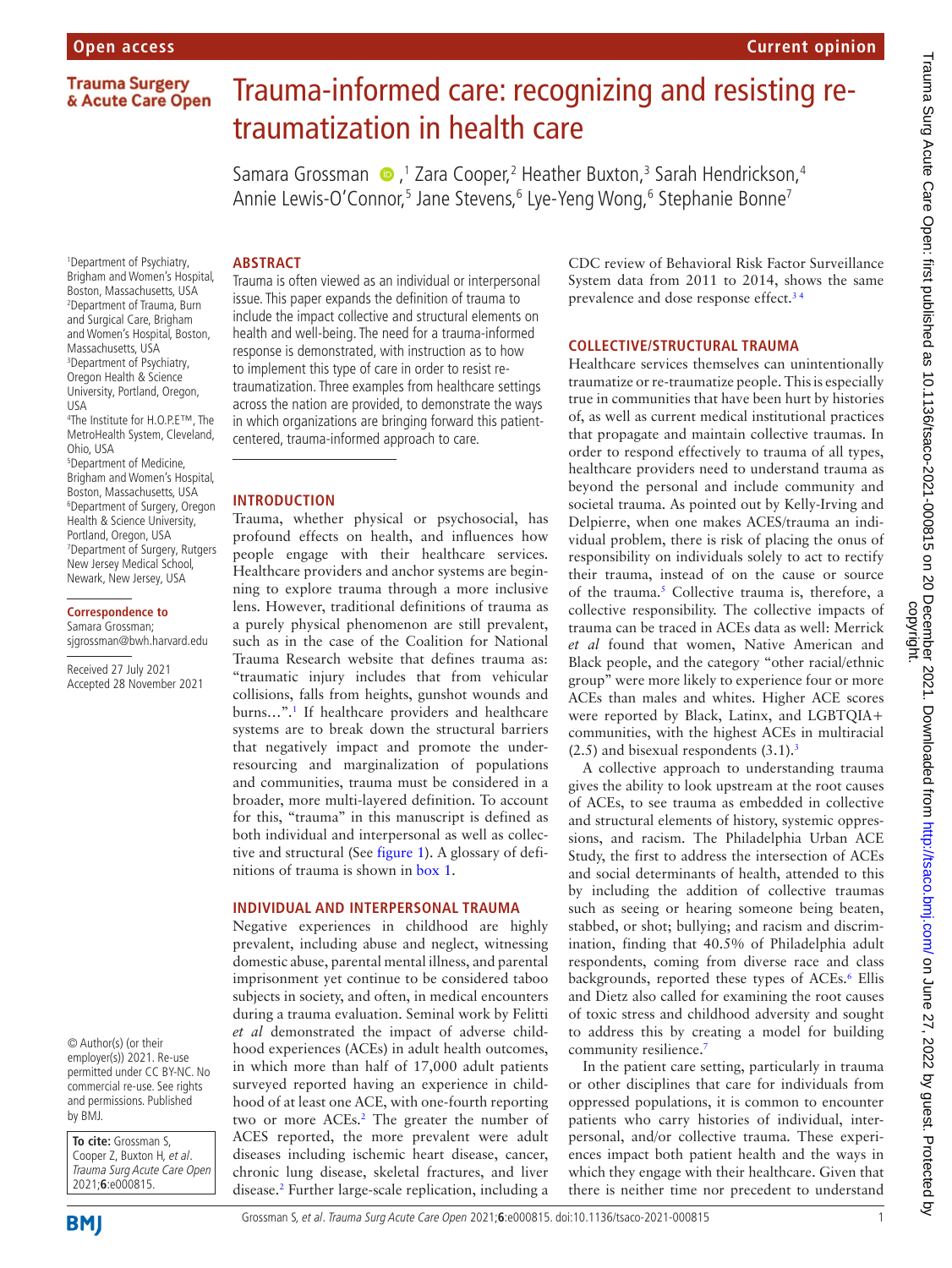

<span id="page-1-0"></span>**Figure 1** This image describes the many levels on which trauma is experienced. Traumatic experiences can occur on individual, interpersonal, and/or collective levels; these levels do not necessarily occur in isolation, but rather as intersectional and dynamic layers.

ACE and trauma history before trauma evaluation, it is imperative that care providers recognize the impact of the unspoken traumas that are brought to the clinical encounter. [Box](#page-1-2) 2 shows a short exemplary list of experiences patients may find difficult due to ACE or trauma histories:

Using trauma-informed care in a universal precaution method can address these concerns. One practical solution is to ask patients broad trauma inquiry such as "Have you had any life experiences that you feel have impacted your health and wellbeing?["8](#page-4-1) Questions like these allow surgical teams and providers to understand not only acute traumas present, the potential causal interpersonal aspects of this trauma, but also the effects of collective/structural trauma.[9](#page-4-2) The Substance Abuse and Mental Health Administration (SAMHSA) summarizes this type of trauma-informed proactive approach as the "4 R's" wherein providers seek to *R*ealize how trauma affects the individuals and communities they serve in their practice, *R*ecognize the symptoms of trauma in their patients, *R*espond to patients in a trauma-informed way, and *R*esist Re-traumatization of patients.[10](#page-4-3) This stance allows care providers to move beyond the conception of "what's wrong with you" when assessing patients, to the broader question "what happened to you and how has what happened affected you?" This advances providers' ability to proactively address trauma histories by asking patients what would be helpful before healthcare encounters, and to collaborate with

# **Box 1 Glossary of definitions of trauma**

<span id="page-1-1"></span>*Individual trauma—*an event, series of events, or set of circumstances, that is experienced by an individual as physically or emotionally harmful or life threatening and has lasting adverse effects on the individual's functioning and mental, physical, social, emotional, or spiritual well-being.[10](#page-4-3) *Interpersonal trauma—*adverse childhood events, child maltreatment, domestic and sexual violence, human trafficking, elder abuse, etc.

*Collective trauma—*cultural, historical, social, political, and structural traumas (ie, racism, bias, stigma, oppression, genocide) that impact individuals and communities across generations.

healthcare teams to offer referrals or resources as needed.<sup>11</sup> This universal trauma approach allows providers to address "hidden" traumas (undisclosed or unaccounted), as well as those that are rooted in collective and structural trauma[.12](#page-4-5)

# **TOXIC STRESS, HISTORICAL TRAUMA, AND EPIGENETICS**

Toxic stress can come from trauma at all levels, and stress can come from all levels of trauma. For example, a person can experience relative resiliency in their personal lives, while still experiencing intergenerational trauma due to historical occurrences such as slavery or genocide. The stress response is understood as both psychological and physiologic. When the body's fight or flight, or adrenergic, response is activated, stress hormones like epinephrine and cortisol are released. Over time, when the stressful stimulus is removed, individuals return to homeostasis and the stress response subsides. However, for individuals who live in situations of chronic stress, it can become difficult to return to homeostasis. This experience of living with chronic stress and constant, low level activation of the adrenergic system creates changes in the brain, learning, and responses, and creates altered reactions to stress in the future. Known as toxic stress, this response has been linked to poor health outcomes, increased incidence of psychiatric and substance abuse disorders, and decreased immune responses.<sup>13</sup>

#### **Box 2 Patient experiences as related to ACE/trauma histories**

<span id="page-1-2"></span>*Individual:* Lack of privacy, removal of clothing, overall vulnerability including physical positions, fear of waking during surgery, loss of control inherent in surgical procedure/s.

*Interpersonal*: Physical touch, procedures of all kinds are not routine for patients, being unsure what is said about them or done to them during surgery, fear of surgical mistakes, confirmation of a poor diagnosis or outcome. *Collective:* Care provider and/or institutional bias, discrimination or racism, stigma leading to worse outcomes, neglectful care.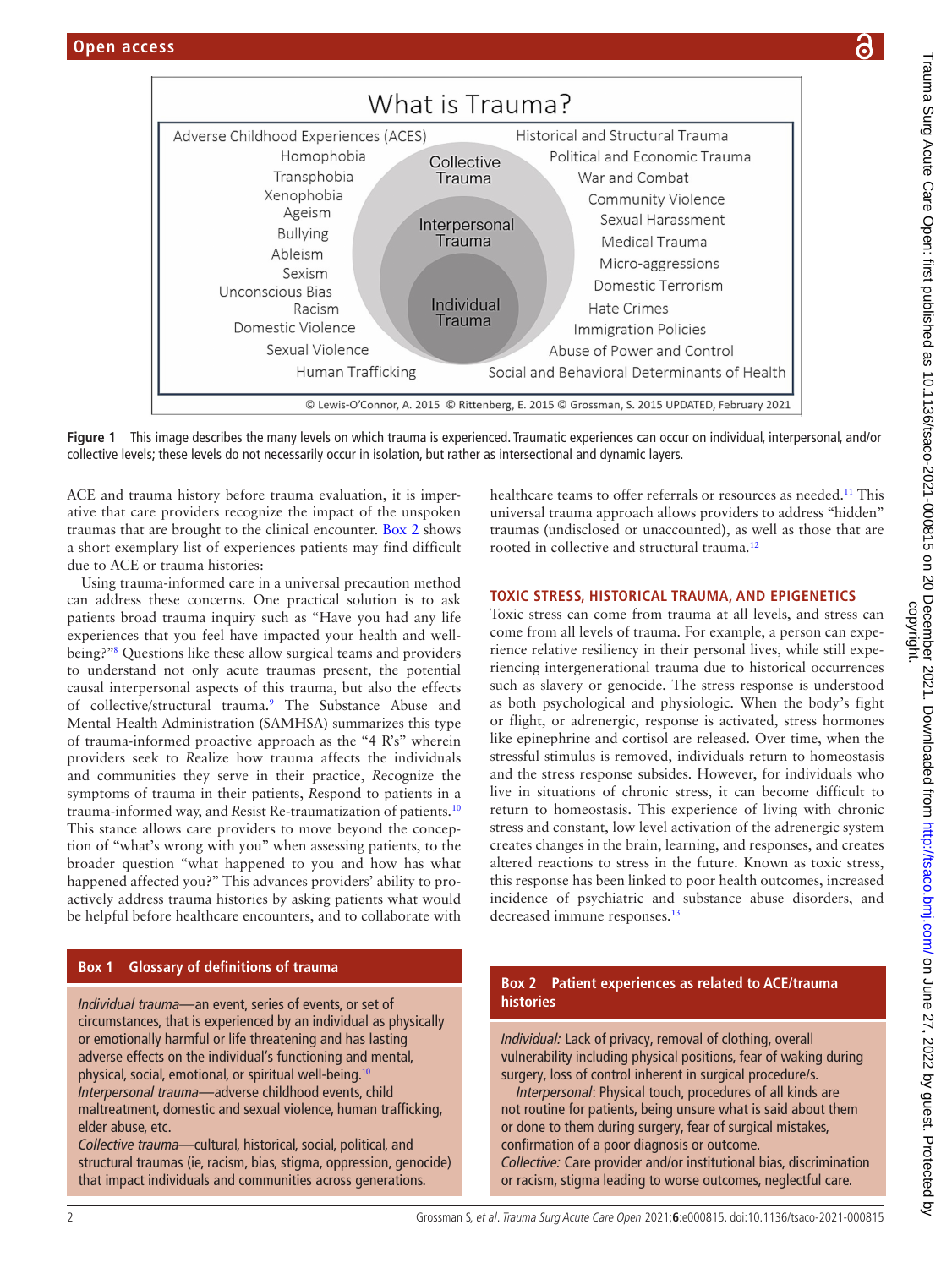It is relatively easy for physicians to imagine that toxic stress can lead to altered physiology later in life. It is less intuitive to understand how toxic stress, which is an experience, is passed through to the next generation. A relatively new field of study, epigenetics, seeks to identify how experiences and stress shape the way DNA is transcribed over generations.<sup>14</sup> The same stress hormones that cause individual toxic stress also affect DNA methylation and the formation of histones, so although the genetic code itself is not changed, its transcription is.[15](#page-4-8) When an individual experiences toxic stress, these responses can be passed on through generations.<sup>16</sup> Although the specific genes affected and how stress affects gene transcription is still largely not understood, the downstream clinical effects of epigenetic changes are apparent in a number of clinical settings, particularly in behavioral health[.17](#page-4-10)

#### **TRAUMA-INFORMED PRACTICES IN THE PROVIDER–PATIENT RELATIONSHIP**

Traumatic stress happens when individuals are unable to recover or feel safe after the body's autonomic system is activated. As described previously, patients may arrive with complaints related to the physiologic effects of toxic stress, and/or to traumas of individual, interpersonal, or communal origins. It is critical then, that provider–patient interactions do not re-traumatize individuals who have likely just had an autonomic response from their injury or illness. Providers should seek to understand what types of trauma are present—individual, interpersonal and/ or communal. It is important that providers know the traumas that are prevalent in their patient's community and the historical trauma that this community may have faced, such as a history of poverty and violence, or for populations, impacts of slavery, racism, genocide, or displacement.

As a provider continues to evolve in their understanding of the community they serve, they can learn to recognize trauma in the patients they care for. Trauma may come in the form of anxiety, lack of eye contact, or hesitancy to participate in the healthcare encounter. It can also come in less obvious ways, like poor compliance with the medical care plan or pain out of proportion to injury or examination. As trauma-informed providers, we understand that these reactions are the result of previous trauma. To reduce re-traumatization in the provider–patient relationship, one must build trust and mutual respect, responding to patients in a trauma-informed way. One can protect privacy in the physical examination, and in the medical record by asking consent throughout the process; asking or telling a patient when you need to touch them and why, remaining at eye level with the patient, and explaining and asking input on the plan of care. While much of this may seem intuitive, these practices have been shown to be lacking in many healthcare interactions.<sup>[18](#page-4-11)</sup>

#### **BUILDING A TRAUMA-INFORMED ORGANIZATION**

Understanding trauma-informed principles and the effects of ACEs on the provider–patient relationship is not enough; it is critical to implement trauma-informed practices throughout the institution. Physicians are in a position within hospitals, educational institutions, and medical systems to build an entire system that is trauma-informed.<sup>19</sup> This can be accomplished through formal teaching and training, mentoring, and through the establishment of trauma-informed institutional structures. Nursing literature has informed the field on trauma-informed care for decades[.20–22](#page-4-13) A synthesis of the nursing literature on TIC revealed the following themes: trauma screening and patient disclosure, provider–patient relationships, minimizing distress

and maximizing autonomy, multidisciplinary collaboration and referrals, and advancement of TIC in diverse settings.

The Substance Abuse and Mental Health Administration (SAMHSHA) has outlined 10 domains of trauma-informed organizational leadership to assist with this.[10](#page-4-3) It is critical when considering these domains that this is considered a process that organizations are constantly striving to improve, rather than a "one-and-done" checklist. In the next section, we highlight how three institutions have promoted trauma-informed care to improve and transform services at interpersonal and structural levels.

# **Example 1: The Center for Health Resilience of MetroHealth in Cleveland, Ohio**

The Center for Health Resilience at MetroHealth in Cleveland, Ohio expands the understanding of how trauma intersects and impacts the health of communities, systems and people. The Center uses Resilience in Action, which promotes connection through an innovative and proprietary Recovery Coaching model.

This model comprised three main elements: needs assessment, resource navigation, and care coordination. Recovery Coaches are trained in building rapport, empowering and providing ongoing support, education, and resources to the patients and families they serve. Peer support has been shown to benefit the patient receiving support and also the peer supporter.<sup>23</sup>

The Center's training and education efforts have focused on embedding trauma-competent programming into multiple specialties. By focusing training and education on physicians, nursing, and administrative staff, they have successfully identified champions who believe in the intrinsic value of recovery services. The team identifies areas of importance and relevance to specific departments and has demonstrated impact on patient outcomes based on interaction with services.<sup>24</sup>

Published findings have shown exposure to these recovery focused services is associated with higher overall patient-reported care ratings (modeled after the Hospital Consumer Assessment of Healthcare Providers and Systems survey), lower rates of emergency department misuse, higher rates of patient-perceived ability to recover, and higher rates of patient perception of physician competence and responsiveness[.25 26](#page-4-16) These findings have earned recognition throughout this health system and nationally.

## **Example 2: Oregon Health Science University (OHSU) in Portland, Oregon**

Oregon Health and Science University (OHSU), in Portland, Oregon recognizes the impact of trauma on patients and to surgical residents. Surgical residents are exposed to traumatic experiences and stressors throughout their residency[.27](#page-4-17) One study of surgical residents found that 22% screened positive for PTSD and another 35% screened in the "at-risk" range suggesting that residents as well as patients may benefit from a systematic response to the high prevalence of trauma.[27](#page-4-17) Despite evidence that trauma-informed care (TIC) can benefit patients and providers, the integration of TIC training into the residency curricula has been slow.<sup>28</sup>

OHSU used a novel, interdisciplinary, peer-to-peer training model to address to the prevalence of these types of trauma in medicine. The objective of the training was to improve surgical resident physician understanding of the effects of trauma and introduce TIC principles and practices with the ultimate goal of improving patient care by increasing the awareness of the trauma that shows up in patients and providers. A cohort of four surgical and one psychiatry residents participated in a series of trainings addressing the principles of TIC and TIC curriculum development based on the text *Training*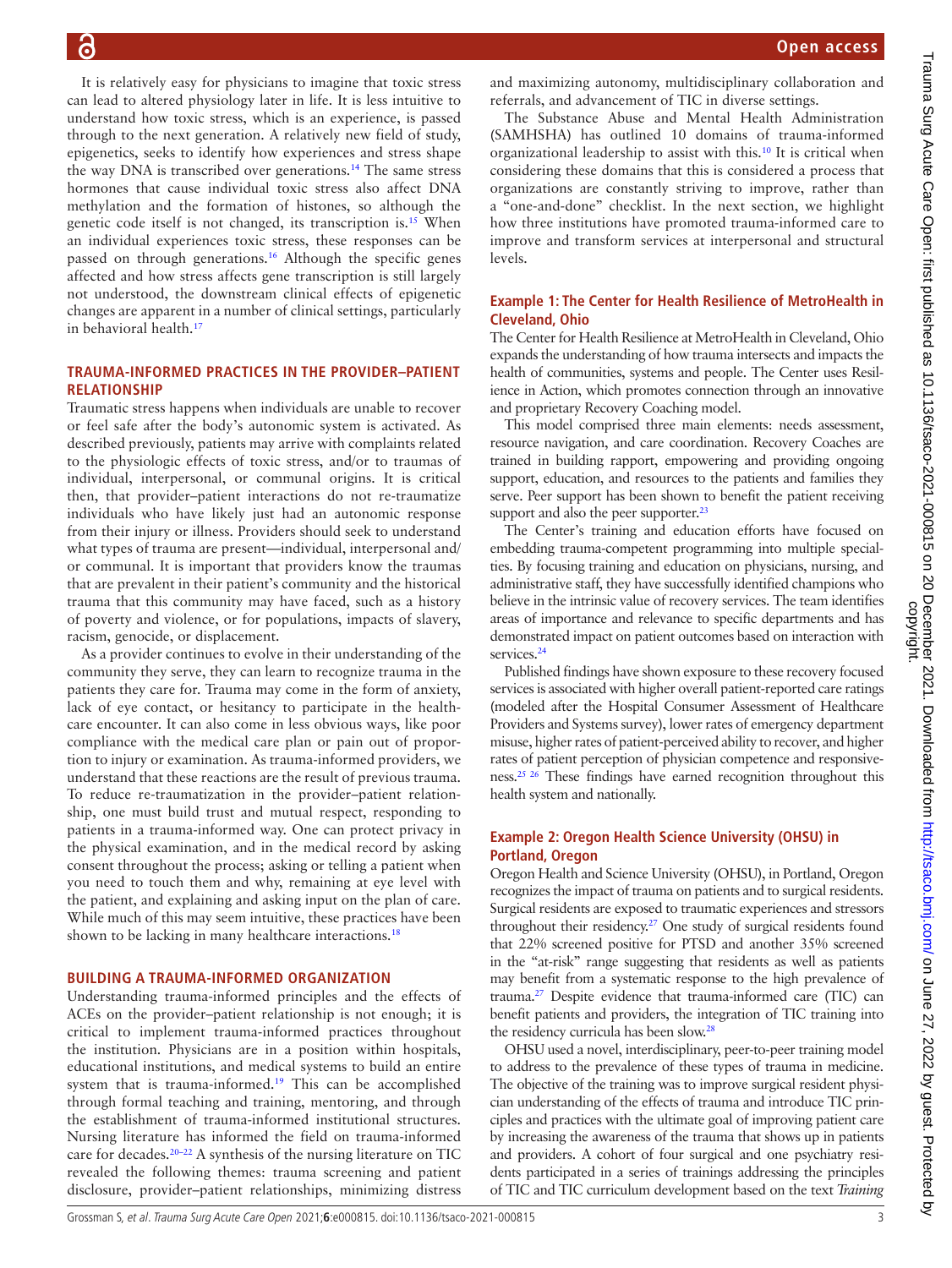*for Change: Transforming Systems to be Trauma-Informed, Culturally Responsive and Neuroscientifically Focused*. [29](#page-4-19) This group then developed a TIC curriculum for surgical interns using a peer-to-peer teaching model culminating in three 30min sessions delivered during protected surgery didactic time. The surgery TIC curriculum uses case-based learning, reflection, and collaborative small group work to describe the neurobiology of trauma and fear, discuss provider experiences of vicarious trauma, and identify trauma-informed patient care practices.

Surgical residents' learning was assessed with pre-training and post-training surveys. Results quantified by post-training assessments showed marked improvement in skills in TIC after the trainings. This training has impacted day-to-day care from a bottom-up approach, as the newly trained interns report feeling empowered to broach difficult situations and generate discussion with their seniors and team members using a TIC lens. The training is ongoing and the curriculum continues to adapt and improve since its inception 3years ago.

#### **Example 3: Rutgers New Jersey Medical School**

At Rutgers New Jersey Medical School in New Jersey providers and residents were trained in depth in TIC, with follow-up provided for residents in the form of TIC-informed peer support. The TIC program was brought to this school as part of the launch of a hospital-based violence intervention program (HVIP). The trauma service elected to train physicians, advanced practice providers, and HVIP staff together in a trauma-informed care course. This threepart course was offered by a local TIC training program being employed in pediatric settings at regional medical centers as part of a SAMSHA-funded program to train providers in TIC principles.

Trauma-informed care principles, adverse childhood experiences, and the science of epigenetics and toxic stress were introduced via didactic teaching. Follow-up sessions focused on building provider team trust, sharing ideas for how to implement trauma-informed practices as a team, and discussing what trauma-informed patient interactions would look like in clinical settings. In the third session, a trainer accompanied the team on rounds, observed interactions with patients, and gave immediate feedback about how to make the interaction more trauma informed.

Providers feedback reported that training helped them better care for patients, better manage their own life stress and trauma, and practice better self-care. The main feedback was that training should be provided to all who manage trauma patients, most particularly the nursing and residency staff.

To implement this, ongoing trauma-informed care teaching was applied to the residency program. In this model, residents attend a department-wide grand rounds presentation on trauma-informed care at the beginning of the academic year. At the onset of their trauma rotation, the second interactive lecture is given as part of the curriculum. Finally, a trainer attends rounds with the trauma team and provides specific feedback to residents on their patient interactions in the week following the second didactic lecture.

The program implementation has been well received and was easy to integrate into the trauma rotations. The interactions observed by attending staff between patients and residents has been improved. As medical providers seek to further implement this programming hospital-wide, we are eager to understand if these programs can translate to improved patient outcomes.

#### **CONCLUSION**

As we constantly seek to improve the care of our patients, it is important to realize that trauma impacts all individuals, patients and providers alike, across the lifespan and across generations. Awareness

of the breadth and depth of trauma and its impact on healthcare outcomes is critical to improving the health of all patients, as well as those providing care. Using the framework above, we can improve ourselves and our provider practices, and we can also advocate for and build organizations that account for trauma. As SAMHSA notes, "everyone has a role to play in a trauma-informed approach (p.15).["10](#page-4-3) This will improve outcomes and create healthier communities in which we and our patients will live, work, and play.

**Acknowledgements** SG acknowledges Eve Rittenberg, MD for editorial assistance for this manuscript, as well as for collaboration in bringing trauma-informed care forward, along with AL-O'C, NP, and Nomi Levy-Carrick, MD, MPhil. She has no competing interests. SH acknowledges Dr. Heather Vallier, MD, founder of Trauma Recovery Services, at the MetroHealth System; as well as Katie Kurtz, LISW-S and Mary Breslin, MPH for support with organizational collaboration and research. She has no competing interests.

**Contributors** SG assumed the primary writing responsibility for the manuscript content, references, tables and figures, final formatting and references and review overall and wrote the introduction, and individual/interpersonal and collective/ structural trauma sections of the manuscript. SB wrote the sections on toxic stress, historical trauma, and epigenetics; trauma-informed practices in the provider–patient relationship; and building a trauma-informed organization and the section entitled: Rutgers New Jersey Medical School. SH wrote the section entitled: The Center for Health Resilience of MetroHealth in Cleveland, Ohio. HB, JS, and L-YW wrote the section entitled: Oregon Health Science University (OHSU) in Portland, Oregon. AL-O'C provided overall comments on the manuscript and relevant information on nursing literature. SB served as the senior author and advised SG throughout the entire process, contributing to the content in the manuscript. All authors reviewed and contributed to the final manuscript.

**Funding** HB was awarded a \$7000 educational mini grant through OHSU to fund projects related to trauma informed care. Grant award number: none.

**Disclaimer** The study sponsor(s) had no role in the study design; in the collection, analysis, and interpretation of the data; in the writing of the report; and in the decision to submit the paper for publication.

**Competing interests** The curriculum used in the OHSU study included text from the book Training for Change: Transforming Systems to be Trauma-Informed, Culturally Responsive, and Neuroscientifically Focused written by Dr Alisha Moreland. This is the only related disclosure.

**Patient consent for publication** Not applicable.

**Ethics approval** This study does not involve human participants.

**Provenance and peer review** Not commissioned; externally peer reviewed.

**Open access** This is an open access article distributed in accordance with the Creative Commons Attribution Non Commercial (CC BY-NC 4.0) license, which permits others to distribute, remix, adapt, build upon this work non-commercially, and license their derivative works on different terms, provided the original work is properly cited, appropriate credit is given, any changes made indicated, and the use is non-commercial. See: [http://creativecommons.org/licenses/by-nc/4.0/.](http://creativecommons.org/licenses/by-nc/4.0/)

#### **ORCID iD**

Samara Grossman<http://orcid.org/0000-0002-7860-6868>

#### **REFERENCES**

- <span id="page-3-0"></span>1 CNTR. Coalition for National Trauma Research. 2021. [https://www.east.org/content/](https://www.east.org/content/documents/cntr_infopiece.pdf) [documents/cntr\\_infopiece.pdf.](https://www.east.org/content/documents/cntr_infopiece.pdf)
- <span id="page-3-1"></span>2 Felitti VJ, Anda RF, Nordenberg D, Williamson DF, Spitz AM, Edwards V, Koss MP, Marks JS. Relationship of childhood abuse and household dysfunction to many of the leading causes of death in adults. The Adverse Childhood Experiences (ACE) Study. Am J Prev [Med](http://dx.doi.org/10.1016/s0749-3797(98)00017-8) 1998;14:245–58.
- <span id="page-3-2"></span>3 Merrick MT, Ford DC, Ports KA, Guinn AS. Prevalence of adverse childhood experiences from the 2011–2014 behavioral risk factor surveillance system in 23 states. JAMA [Pediatr](http://dx.doi.org/10.1001/jamapediatrics.2018.2537) 2018;172:1038–44.
- 4 Merrick MT, Ford DC, Ports KA, Guinn AS, Chen J, Klevens J, Metzler M, Jones CM, Simon TR, Daniel VM, et al. Vital Signs: Estimated Proportion of Adult Health Problems Attributable to Adverse Childhood Experiences and Implications for Prevention – 25 States, 2015–2017. [MMWR Morb Mortal Wkly Rep](http://dx.doi.org/10.15585/mmwr.mm6844e1) 2019;68:999–1005.
- <span id="page-3-3"></span>5 Kelly-Irving M, Delpierre C. A critique of the adverse childhood experiences framework in epidemiology and public health: uses and misuses. [Social Policy and Society](http://dx.doi.org/10.1017/S1474746419000101) 2019;18:445–56.
- <span id="page-3-4"></span>6 Cronholm PF, Forke CM, Wade R, Bair-Merritt MH, Davis M, Harkins-Schwarz M, Pachter LM, Fein JA. Adverse childhood experiences: expanding the concept of adversity. [Am J Prev Med](http://dx.doi.org/10.1016/j.amepre.2015.02.001) 2015;49:354–61.